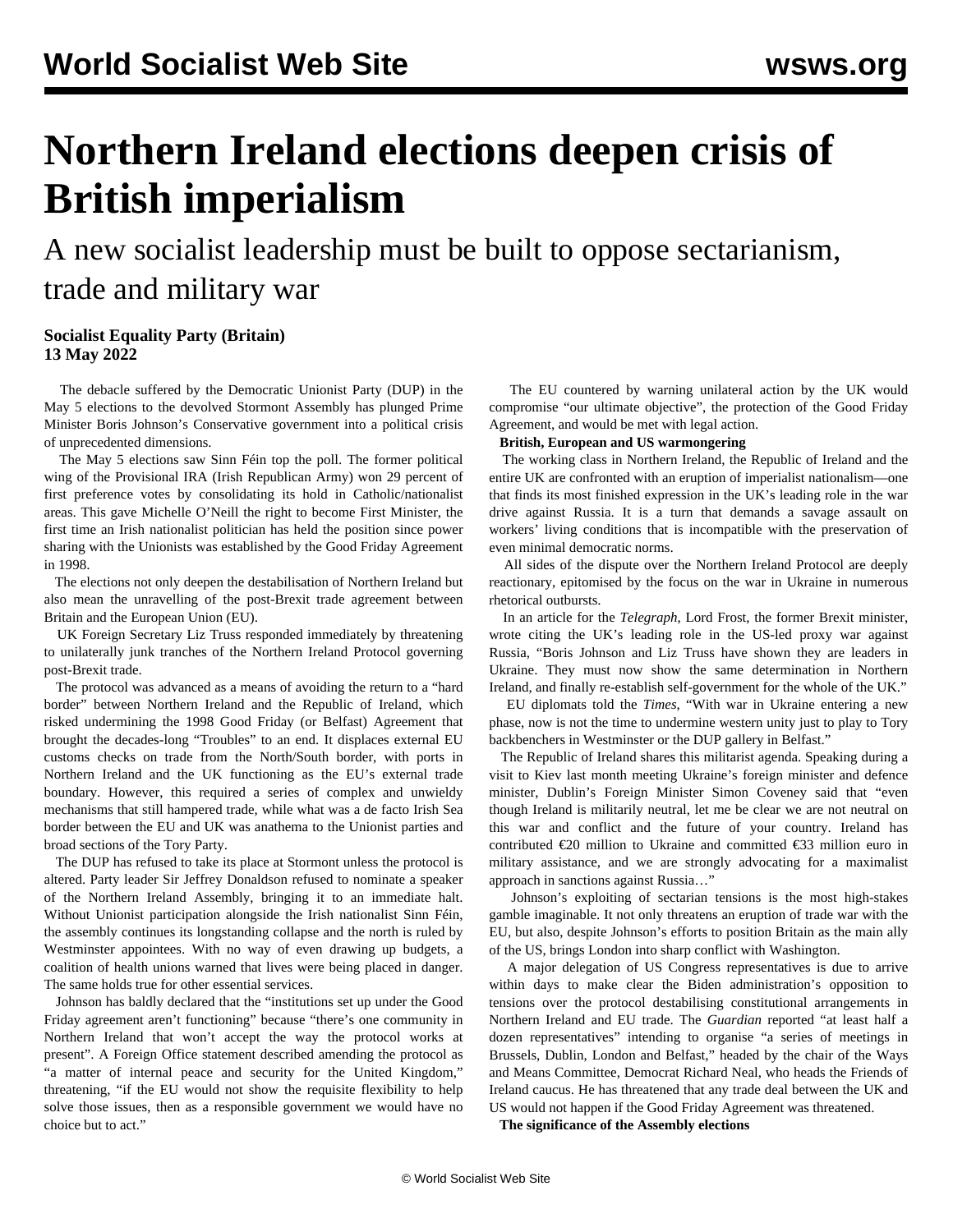The media generally acknowledged the symbolic significance of an Irish republican victory, after 101 years of a constitutional set up supposedly hard-wired to ensure a Protestant-Unionist ascendency over what remains of Britain's oldest colony. But warnings of rising sectarian conflict provoked by Sinn Féin beginning a campaign for a united Ireland were dismissed as sensationalism. The *Financial Times* editorial, "A historic election that leaves Northern Ireland where it was," was typical.

 The north's demographics have not changed fundamentally, which would be needed for a majority "yes" vote in a Border poll. But Sinn Féin's victory and the splintering of the Unionist/Protestant vote, with the Democratic Unionist Party dropping from 29 to 21 percent and losing votes primarily to the hardline Traditional Unionist Voice, has proved to be a major political shift with an explosive impact on British and world politics.

 The dramatically increased vote for the liberal Alliance party, with 13.5 percent of first preference votes, which designates itself as neither republican nor loyalist, indicates a significant shift away from sectarian politics towards political pragmatism, particularly in some middle-class former Unionist and Catholic areas. But this cannot conceal the pronounced rightward shift within Unionism that is mirrored in the Tory Party.

 This will continue to strengthen Sinn Féin and the already pronounced tendencies towards the break-up of the UK, epitomised by the ascendency of the Scottish National Party. Sinn Féin already became the Republic of Ireland's largest party in the February 2020 general election with 24 percent of the vote but was excluded from any role in government by the formation of a coalition involving Fianna Fáil, Fine Gael and the Green Party. Its support in the south was largely won based on demagogic pledges to implement social reforms, defend workers and tackle burgeoning poverty. But its advantage over the Unionist parties has never been greater.

### **No return to sectarian conflict**

 The overwhelming majority of workers in Northern Ireland want no return to the Troubles but still face the coalescence of a hardline fringe, especially among the Orange Order and its ilk, that feel threatened as never before and are responding accordingly. The Unionist parties are stepping up efforts to galvanise their support base, centred on the threat posed to Northern Ireland's place in the UK and whipping up sectarian tensions on all issues. This danger is cynically employed by Johnson as a bludgeon against British imperialism's European rivals, but it is real.

 The working class in the Six Counties, Catholic and Protestant, and in the Republic must adopt a perspective on which to combat the dangers they face.

 This cannot be based on the nationalist policies advanced by Sinn Féin. The party advocates only a few paltry reforms in Stormont, an orientation to an EU that is ever more openly exposed as a vehicle for European protectionism and militarism, and the prospect of eventual unification with the south.

 The partition of Ireland in 1921 by British imperialism was a crime for which generations since have paid a bitter price. Britain's grip on what remains of its oldest colony must be broken and its military and political presence ended. The years since 1998 and the end of the civil war have confirmed that rule from London over the northern statelet can never create the basis for any form of real democracy, let alone bring an end to the blight of sectarianism. Since devolution Stormont has in fact been without a functioning government for more than a third of its existence, subject to endless political manoeuvring for influence and position by the Ulster Unionist Party/DUP and Sinn Féin, even as they have jointly presided over the exploitation of the working class on behalf of the major corporations.

 This does not mean unification with the south offers a viable alternative. It would hand over the fate of the working class to a deeply corrupt Irish bourgeoisie, acting as a frontman for the US and European imperialist powers.

#### **Imperialism and the Good Friday Agreement**

 The Northern Ireland Agreement was shaped by an attempted compromise between these same powers. Its aim was to create the basis for ending an enormously costly conflict that was blocking the north from emulating the south in becoming a major investment location for the transnational corporations and banks. The goal was to clear all obstacles to capital taking advantage of a pool of cheap and well-trained labour, positioned within the Single European market.

 To accomplish this, while maintaining more regulated divisions in the working class, Sinn Féin was brought into a power-sharing constitutional arrangement making decision making dependent on agreement between designated "community" parties—loyalist and republican.

 The Irish bourgeoisie by then functioned as a de facto partner of Washington in Europe. Today, a century after its creation, the Republic of Ireland is independent in name only.

 The US Department of State's 2021 Investment Climate Statements boast, "There are over 900 US subsidiaries in Ireland… Industry leaders like Google, Amazon, eBay, PayPal, Facebook, Twitter, LinkedIn, Electronic Arts and cybersecurity firms like Tenable, Forcepoint, AT&T Cybersecurity, McAfee use Ireland as the hub or important part of their respective European, and sometimes Middle Eastern, African, and/or Indian operations."

 It notes that "One of Ireland's many attractive features as an FDI [foreign direct investment] destination is its 12.5 percent corporate tax (in place since 2003). Ireland benefits from its membership of the European Union (EU) and a barrier-free access to a market of almost 500 million consumers… The United Kingdom's (UK) departure from the EU, or Brexit, on January 1, 2021, leaves Ireland as the only remaining Englishspeaking country in the EU and may make Ireland even more attractive as a destination for FDI."

 The stock of American FDI in Ireland "stood at USD 355 billion in 2019, more than the US total for China, India, Russia, Brazil, and South Africa (the so-called BRICS countries) combined. There are approximately 900 U.S. subsidiaries currently in Ireland employing roughly 180,000 people and supporting work for another 128,000."

 Even these figures underestimate the economic and political power exercised by Washington. FDI that year exceeded  $\in$ 1 trillion for first time, equivalent to an extraordinary 288 percent of Ireland's GPD. The US was the largest investor, accounting for nearly three-quarters of total FDI or €734 billion.

 More than a third of the €1 trillion, €314bn, was "phantom" capital passing through Ireland to finance operations elsewhere. Almost half of Irish investment abroad originates from redomiciled PLCs, mainly from the US and UK, that relocated their group headquarters for tax purposes. Just €261 billion represented inward investment tied to tangible economic activity—related to Ireland's role as a production hub in Europe. This makes the republic a centre of criminal financial practices in Europe, alongside the UK.

 To conceive of such a state ever representing the democratic and social aspirations of the working class in any meaningful sense is a chimera. Ireland is no less a playground of the super-rich than is the UK, while its still extant connection between the state and Catholicism acts as a recruiting sergeant for Unionism.

#### **A socialist and internationalist programme is needed**

 There is no solution to the problems facing the working class that does not challenge the capitalist profit system and the division of the world into hostile nation states. In 1998, the Socialist Equality Party [wrote](/en/articles/1998/04/nizz-a25.html) of the Good Friday Agreement:

 *The bitter lessons of this century demonstrate that the Irish capitalist class and the petty-bourgeois nationalists are incapable of overcoming*